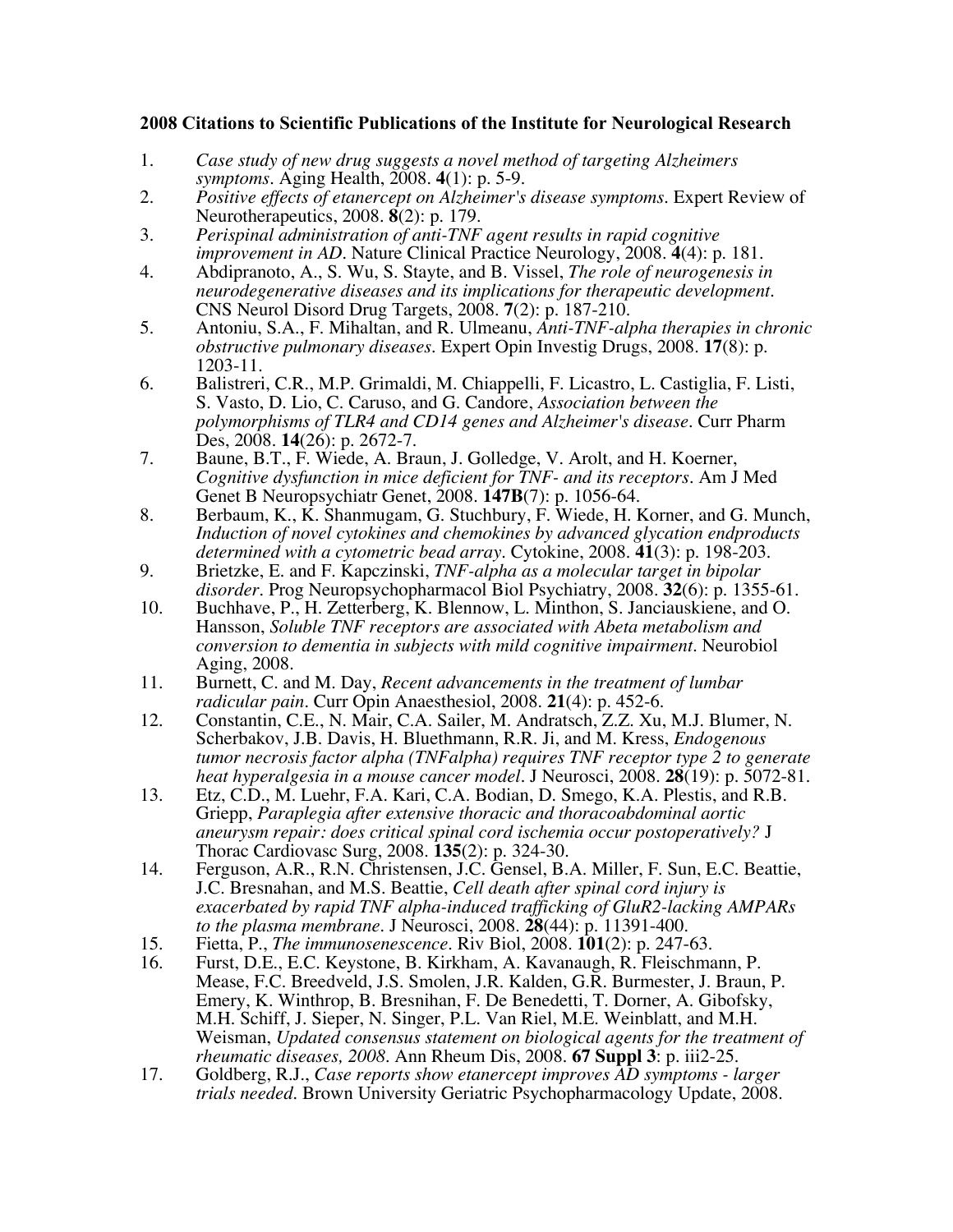**12**(3): p. 1-8.

- 18. Goldberg, R.J., *International conference on Alzheimer's disease 2008: Summary of new research: perispinal etanercept improves primary progressive aphasia.* Brown University Geriatric Psychopharmacology Update, 2008. **12**(10): p. 4.
- 19. Griffin, W.S., *Perispinal etanercept: potential as an Alzheimer therapeutic.* J Neuroinflammation, 2008. **5**: p. 3.
- 20. Hayashi, S., A. Taira, G. Inoue, T. Koshi, T. Ito, M. Yamashita, K. Yamauchi, M. Suzuki, K. Takahashi, and S. Ohtori, *TNF-alpha in nucleus pulposus induces sensory nerve growth: a study of the mechanism of discogenic low back pain using TNF-alpha-deficient mice.* Spine, 2008. **33**(14): p. 1542-6.
- 21. Husain, M.M., K. Trevino, H. Siddique, and S.M. McClintock, *Present and prospective clinical therapeutic regimens for Alzheimer's disease.* Neuropsychiatr Dis Treat, 2008. **4**(4): p. 765-77.
- 22. Janelsins, M.C., M.A. Mastrangelo, K.M. Park, K.L. Sudol, W.C. Narrow, S. Oddo, F.M. LaFerla, L.M. Callahan, H.J. Federoff, and W.J. Bowers, *Chronic neuron-specific tumor necrosis factor-alpha expression enhances the local inflammatory environment ultimately leading to neuronal death in 3xTg-AD mice.* Am J Pathol, 2008. **173**(6): p. 1768-82.
- 23. Jirillo, E., G. Candore, T. Magrone, and C. Caruso, *A scientific approach to antiageing therapies: state of the art.* Curr Pharm Des, 2008. **14**(26): p. 2637-42.
- 24. Kauer-Sant'anna, M., F. Kapczinski, A.C. Andreazza, D.J. Bond, R.W. Lam, L. Trevor Young, and L.N. Yatham, *Brain-derived neurotrophic factor and inflammatory markers in patients with early- vs. late-stage bipolar disorder.* Int J Neuropsychopharmacol, 2008: p. 1-12.
- 25. Kenna, H.A., M.F. Reynolds, B. Jiang, and N. Rasgon, *Insulin resistance link between depressive disorders and Alzheimer's disease, Chapter 4 in Insulin Resistance Syndrome and Neuropsychiatric Disease*. 2008: Informa Health Care.
- 26. Maczurek, A., K. Shanmugam, and G. Munch, *Inflammation and the redoxsensitive AGE-RAGE pathway as a therapeutic target in Alzheimer's disease.* Ann N Y Acad Sci, 2008. **1126**: p. 147-51.
- 27. Marchalant, Y., H.M. Brothers, and G.L. Wenk, *Inflammation and aging: can endocannabinoids help?* Biomed Pharmacother, 2008. **62**(4): p. 212-7.
- 28. Marousi, S., J. Ellul, and M. Karakantza, *Genetic polymorphisms of type-1 and type-2 inflammatory cytokines in ischaemic stroke.* Vascular Disease Prevention, 2008. **5**(2): p. 89-103.
- 29. McAfoose, J. and B.T. Baune, *Evidence for a cytokine model of cognitive function.* Neurosci Biobehav Rev, 2008.
- 30. McAlpine, F.E. and M.G. Tansey, *Neuroinflammation and tumor necrosis factor signaling in the pathophysiology of Alzheimer's.* J Inflammation Research, 2008. **1**: p. 29-39.
- 31. McCoy, M.K. and M.G. Tansey, *TNF signaling inhibition in the CNS: implications for normal brain function and neurodegenerative disease.* J Neuroinflammation, 2008. **5**: p. 45.
- 32. Patel, J.R. and G.J. Brewer, *Age-related changes to tumor necrosis factor receptors affect neuron survival in the presence of beta-amyloid.* J Neurosci Res, 2008. **86**(10): p. 2303-13.
- 33. Racchi, M., D. Uberti, S. Govoni, M. Memo, C. Lanni, S. Vasto, G. Candore, C. Caruso, L. Romeo, and G. Scapagnini, *Alzheimer's disease: new diagnostic and therapeutic tools.* Immun Ageing, 2008. **5**: p. 7.
- 34. Ramanan, S., M. Kooshki, W. Zhao, F.C. Hsu, and M.E. Robbins, *PPARalpha ligands inhibit radiation-induced microglial inflammatory responses by negatively regulating NF-kappaB and AP-1 pathways.* Free Radic Biol Med, 2008.
- 35. Rao, A.A., K.K. Reddi, and H. Thota, *Bioinformatic analysis of Alzheimer's*